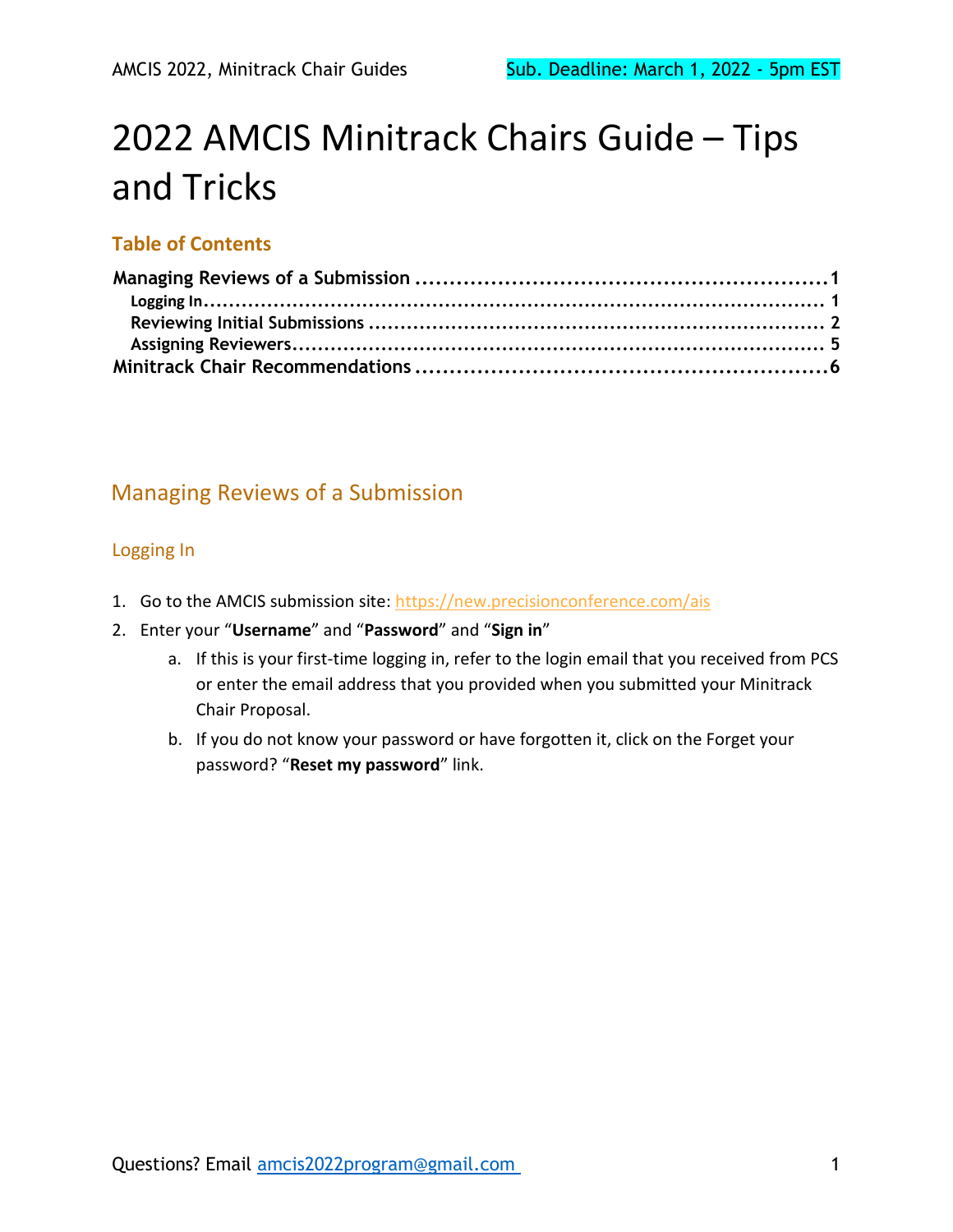| $\leftarrow$ $\rightarrow$<br>C<br>A https://new.precisionconference.com/user/login<br>$\triangle$ |                                                                                                      | 只 ☆ |  |  |  |
|----------------------------------------------------------------------------------------------------|------------------------------------------------------------------------------------------------------|-----|--|--|--|
|                                                                                                    |                                                                                                      |     |  |  |  |
|                                                                                                    | AIS submission and review                                                                            |     |  |  |  |
|                                                                                                    | Vou have signed out.                                                                                 |     |  |  |  |
|                                                                                                    | Sign in below to submit a contribution, to sign up as a reviewer, or to review assigned submissions. |     |  |  |  |
| <b>Username or Email</b>                                                                           | 弔                                                                                                    |     |  |  |  |
| Password                                                                                           | 喝<br>Remember me                                                                                     |     |  |  |  |
|                                                                                                    | Sign in                                                                                              |     |  |  |  |
|                                                                                                    |                                                                                                      |     |  |  |  |
|                                                                                                    | Create an account                                                                                    |     |  |  |  |
|                                                                                                    | <b>Reset my password</b>                                                                             |     |  |  |  |

### <span id="page-1-0"></span>Reviewing Initial Submissions

1. Once logged in, select "**Reviews**" tab then "**Review (as a committee member)**" for AMCIS 2022 Papers (Completed and ERF)

| C<br>$\rightarrow$                                                                    | $\bigcap$                                                               |          | A https://new.precisionconference.com/reviews                        |                |         | $\epsilon$ |
|---------------------------------------------------------------------------------------|-------------------------------------------------------------------------|----------|----------------------------------------------------------------------|----------------|---------|------------|
|                                                                                       |                                                                         |          |                                                                      |                |         |            |
|                                                                                       |                                                                         |          | <b>Submissions</b>                                                   | <b>Reviews</b> | Account |            |
| <b>Reviews</b>                                                                        |                                                                         |          |                                                                      |                |         |            |
| <b>Volunteer to review</b><br><b>Manage conflicts</b><br><b>See reviewing history</b> | <b>Provide areas of expertise</b><br><b>Provide sample publications</b> |          |                                                                      |                |         |            |
| <b>Reviews in Progress</b>                                                            |                                                                         |          |                                                                      |                |         | Help       |
|                                                                                       | Assigned ▲ Completed ≑                                                  | Category |                                                                      | <b>Action</b>  |         |            |
| 4                                                                                     | $\Omega$                                                                |          | AMCIS 20XX Papers (Completed and ERF) Review (as a committee member) |                |         |            |

2. Here you will see all paper submissions to your minitrack. You can click on the submission title to see the full information for each submission.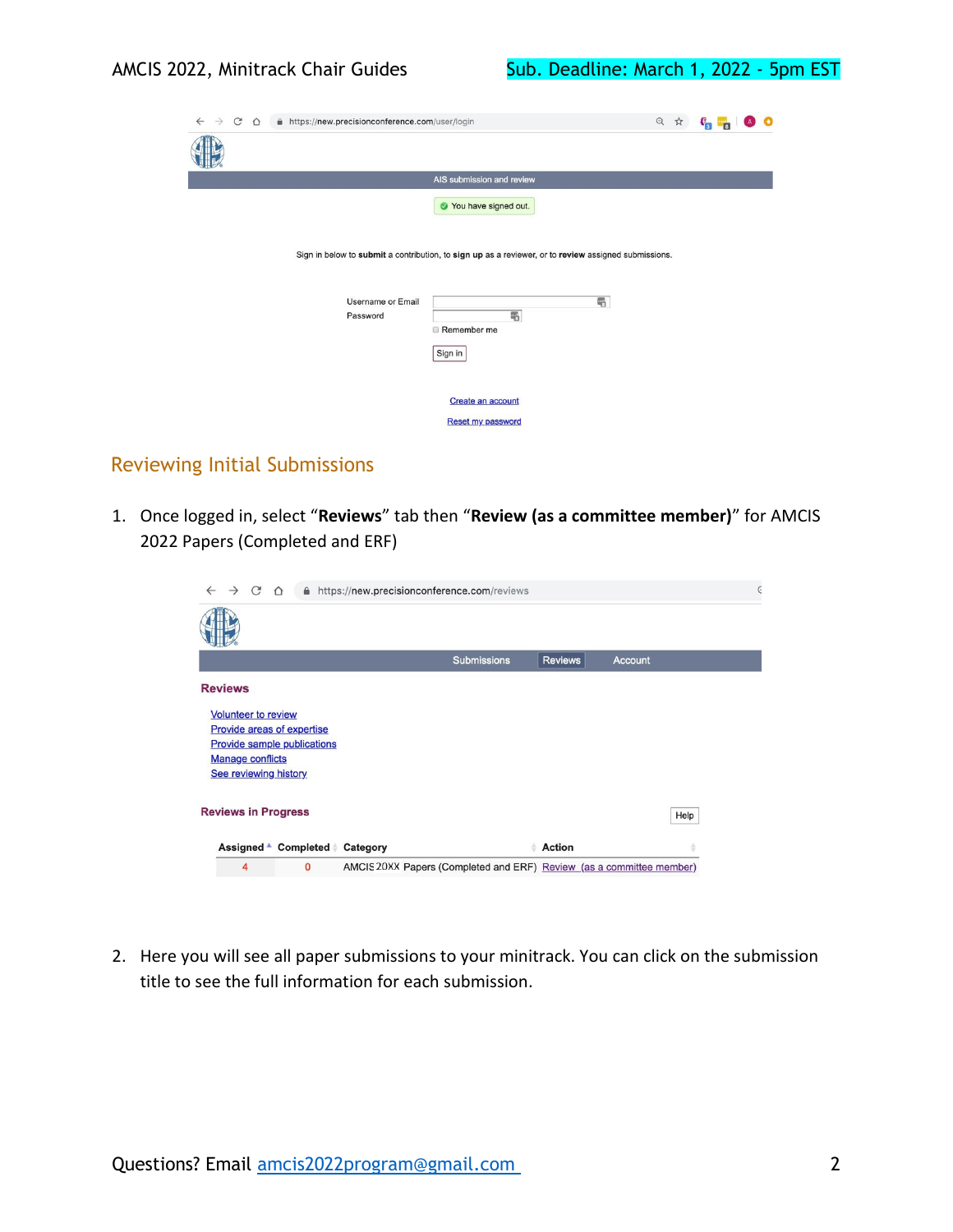| AMCIS 20XX Papers (Completed and<br>Spreadsheet of my submissions<br>Archive of my submissions and reviews<br>Help<br>Submissions to Coordinate (as minitrack chair)<br>Status ID Submission<br>Minitrack Note<br><b>Actions</b><br>incomplete 1003 Test Submission 3<br><b>Edit review</b><br>incomplete 1001 Test Submission 1<br><b>Edit review</b> |                    |
|--------------------------------------------------------------------------------------------------------------------------------------------------------------------------------------------------------------------------------------------------------------------------------------------------------------------------------------------------------|--------------------|
|                                                                                                                                                                                                                                                                                                                                                        |                    |
|                                                                                                                                                                                                                                                                                                                                                        |                    |
|                                                                                                                                                                                                                                                                                                                                                        |                    |
|                                                                                                                                                                                                                                                                                                                                                        |                    |
|                                                                                                                                                                                                                                                                                                                                                        |                    |
|                                                                                                                                                                                                                                                                                                                                                        |                    |
|                                                                                                                                                                                                                                                                                                                                                        |                    |
|                                                                                                                                                                                                                                                                                                                                                        |                    |
|                                                                                                                                                                                                                                                                                                                                                        |                    |
|                                                                                                                                                                                                                                                                                                                                                        |                    |
|                                                                                                                                                                                                                                                                                                                                                        |                    |
|                                                                                                                                                                                                                                                                                                                                                        |                    |
|                                                                                                                                                                                                                                                                                                                                                        |                    |
| incomplete 1002 Test Submission 2                                                                                                                                                                                                                                                                                                                      | <b>Edit review</b> |
|                                                                                                                                                                                                                                                                                                                                                        |                    |
|                                                                                                                                                                                                                                                                                                                                                        |                    |
|                                                                                                                                                                                                                                                                                                                                                        |                    |
|                                                                                                                                                                                                                                                                                                                                                        |                    |
|                                                                                                                                                                                                                                                                                                                                                        |                    |
|                                                                                                                                                                                                                                                                                                                                                        | <b>Actions</b>     |
| Submissions to Review (as minitrack co-chair)<br>Status <i>i</i> ID <i>i</i><br><b>Submission</b><br><b>Note</b><br>õ                                                                                                                                                                                                                                  | <b>Edit review</b> |

3. You can also select "**Spreadsheet of my submissions**" to see a spreadsheet of your submissions. This view allows you to sort by each of the columns, modify the columns, or even download the view into an Excel document.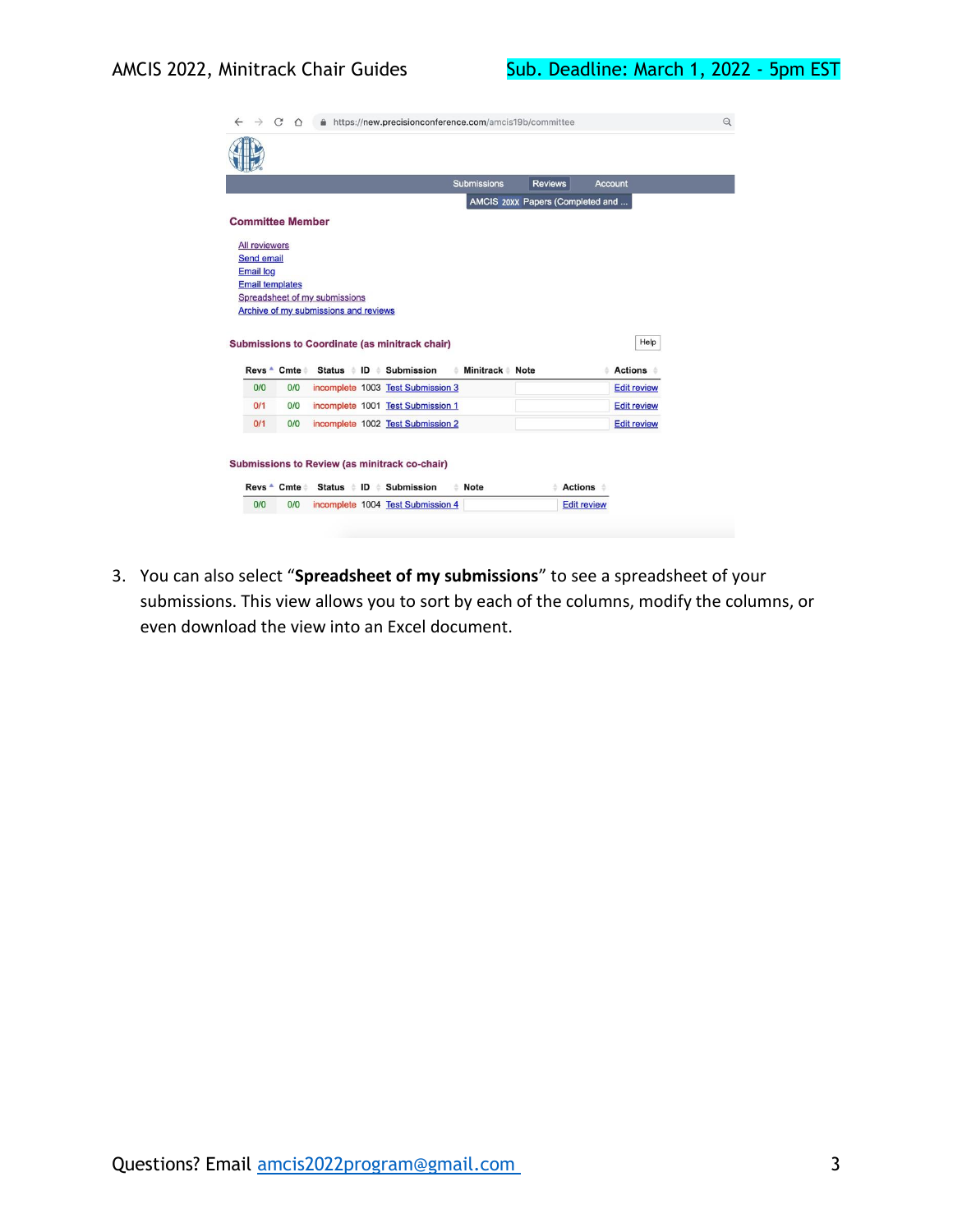|                                              |                                  | <b>Submissions</b>               | <b>Reviews</b>    |                | <b>Account</b> |                             |                                                                       |
|----------------------------------------------|----------------------------------|----------------------------------|-------------------|----------------|----------------|-----------------------------|-----------------------------------------------------------------------|
|                                              |                                  | AMCIS 20XX Papers (Completed and |                   |                |                |                             |                                                                       |
| <b>Committee Member</b>                      |                                  |                                  |                   |                |                |                             |                                                                       |
| <b>All reviewers</b>                         |                                  |                                  |                   |                |                |                             |                                                                       |
| <b>Send email</b>                            |                                  |                                  |                   |                |                |                             |                                                                       |
| <b>Email log</b>                             |                                  |                                  |                   |                |                |                             |                                                                       |
| <b>Email templates</b>                       |                                  |                                  |                   |                |                |                             |                                                                       |
| Spreadsheet of my submissions                |                                  |                                  |                   |                |                |                             |                                                                       |
| Archive of my submissions and reviews        |                                  |                                  |                   |                |                |                             |                                                                       |
|                                              |                                  |                                  |                   |                |                |                             |                                                                       |
|                                              |                                  |                                  |                   |                |                |                             |                                                                       |
|                                              | <b>Submissions</b>               | <b>Reviews</b><br>Account        |                   |                |                |                             | ancún 2                                                               |
|                                              |                                  |                                  |                   |                |                |                             | sign ou                                                               |
|                                              | AMCIS 20XX Papers (Completed and |                                  |                   |                |                |                             |                                                                       |
| <b>My Submissions</b>                        |                                  |                                  |                   |                |                |                             |                                                                       |
| Previous 1 Next                              | Show all $\div$ entries Search:  |                                  |                   |                | Download       | Columns                     | Help                                                                  |
|                                              |                                  |                                  |                   |                |                |                             |                                                                       |
| ID<br><b>Title</b><br>Role<br>Note           | <b>Subcommittee</b>              | <b>Decision</b>                  | <b>Reviews</b>    | <b>Reviews</b> | <b>Reviews</b> |                             | <b>Discuss</b>                                                        |
| (4)                                          |                                  |                                  |                   |                |                | <b>Reviews</b>              |                                                                       |
| $\hat{\mathbf{A}}$<br>沙<br>à.                | é                                | ö<br>÷                           | <b>Total</b><br>÷ | Done<br>÷      | Left<br>ò      | <b>Tentative</b><br>ö       |                                                                       |
|                                              |                                  |                                  |                   |                |                |                             |                                                                       |
|                                              |                                  |                                  |                   |                |                |                             |                                                                       |
| 1001 Test Submission 1 minitrack<br>chair    |                                  |                                  | $\overline{2}$    | $\mathbf 0$    | $\overline{2}$ | 0                           |                                                                       |
| 1002 Test Submission 2 minitrack             |                                  |                                  | $\overline{2}$    | $\mathbf{0}$   | $\overline{2}$ | $\mathbf 0$                 |                                                                       |
| chair                                        |                                  |                                  |                   |                |                |                             |                                                                       |
| 1003 Test Submission 3 minitrack             |                                  |                                  | $\overline{2}$    | 1              | $\mathbf{1}$   | $\mathbf{0}$                |                                                                       |
| chair                                        |                                  |                                  |                   | $\mathbf{0}$   | $\mathbf{1}$   |                             |                                                                       |
| 1004 Test Submission 4 minitrack<br>co-chair |                                  |                                  | 1                 |                |                | $\mathbf 0$                 |                                                                       |
|                                              |                                  |                                  |                   |                |                |                             |                                                                       |
| Previous 1<br>Next                           |                                  |                                  |                   |                |                | Showing 1 to 4 of 4 entries |                                                                       |
|                                              |                                  |                                  |                   |                |                |                             | Comme<br>$\mathbf{0}$<br>$\mathbf{0}$<br>$\mathbf{0}$<br>$\mathbf{0}$ |
| no review<br>incomplete review               | tentatively assigned review      |                                  |                   |                |                |                             |                                                                       |
|                                              |                                  |                                  |                   |                |                |                             |                                                                       |
|                                              |                                  |                                  |                   |                |                |                             |                                                                       |



IMPORTANT! Before assigning papers to reviewers: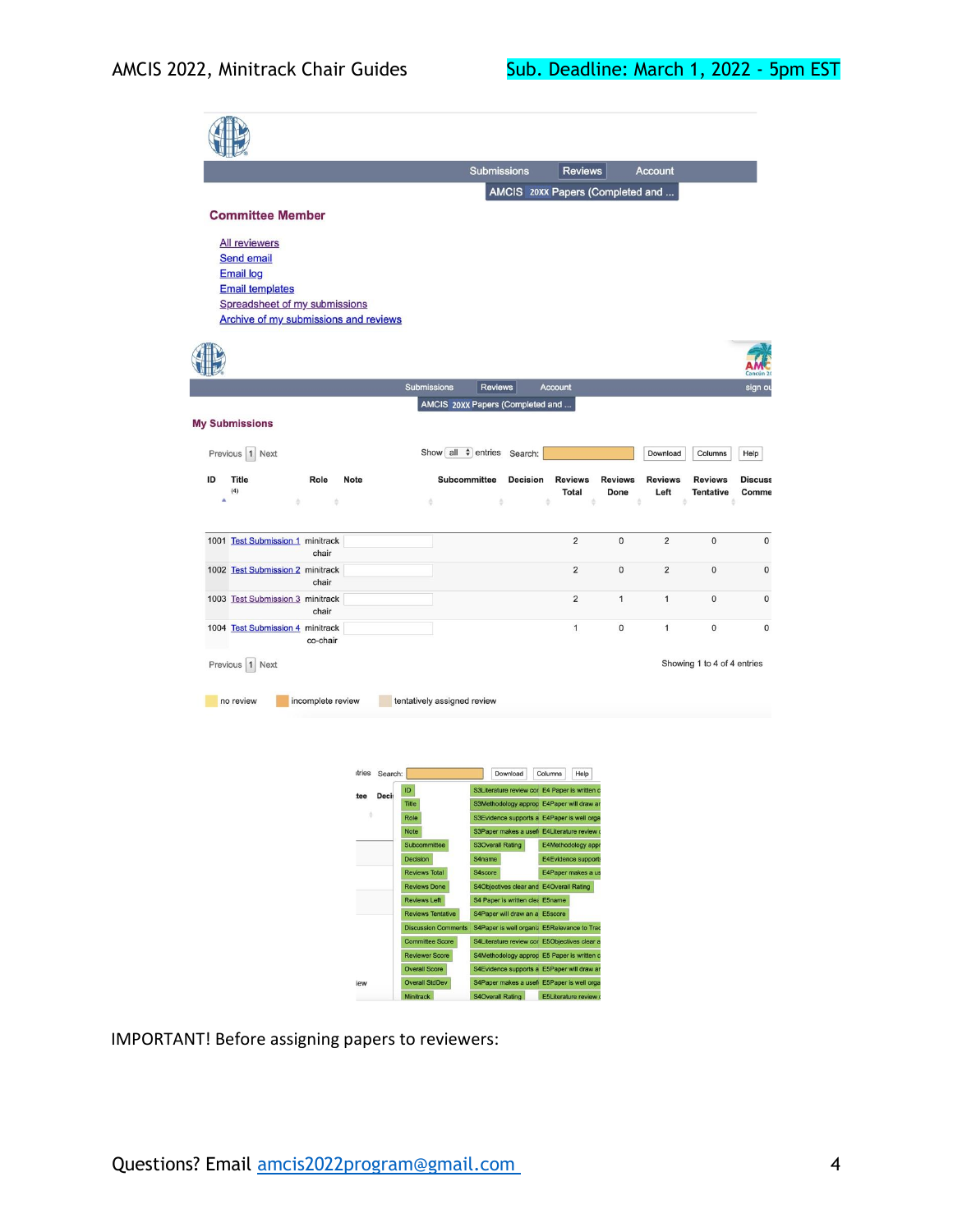- a. Make sure that the papers are not authored or co-authored by you or your co-chairs. If you still find your paper or co-chairs' paper listed under your minitrack, please let the program chairs know. We will move it to the general papers section.
- b. Check each paper to make sure that it conforms to the AMCIS format and that the paper meets the submission requirements (e.g., 10 pages for completed research and 5 pages for ERFs). Also check that the author information is omitted. If any papers significantly deviate from the suggested format or contain author's information, please let the program chairs know.
- c. In addition to formatting, do a brief review of each submission to make sure that the paper "fits" in your minitrack. If you think that any papers belong to a different minitrack, please notify the program chairs. We will work with you to redirect those papers to appropriate minitracks.

#### <span id="page-4-0"></span>Assigning Reviewers

1. To assign reviewers you can choose to "**Show potential reviewers**" to "**Assign**" a reviewer or you can directly enter the email address of a reviewer of your choice in the "**Assign reviewer**" box and select "**Continue**".

| AMCIS<br>Papers (Completed and<br>Submission 1003 - "Test Submission 3"<br><b>Reviews</b><br><b>Reviewer</b><br>Role<br><b>Score Review</b><br>Action<br>Invitation<br>minitrack chair<br><b>Test Committee</b><br>edit<br><b>Assign reviewer</b><br>Provide name or email.<br><b>Show potential reviewers</b><br>See all reviews on one page<br>See log<br><b>Discussion</b><br>Minitrack co-chairs and reviewers cannot see the discussion.<br>start a new discussion thread<br><b>Submission</b> | <b>Account</b> |
|-----------------------------------------------------------------------------------------------------------------------------------------------------------------------------------------------------------------------------------------------------------------------------------------------------------------------------------------------------------------------------------------------------------------------------------------------------------------------------------------------------|----------------|
|                                                                                                                                                                                                                                                                                                                                                                                                                                                                                                     |                |
|                                                                                                                                                                                                                                                                                                                                                                                                                                                                                                     |                |
|                                                                                                                                                                                                                                                                                                                                                                                                                                                                                                     |                |
|                                                                                                                                                                                                                                                                                                                                                                                                                                                                                                     |                |
|                                                                                                                                                                                                                                                                                                                                                                                                                                                                                                     |                |
|                                                                                                                                                                                                                                                                                                                                                                                                                                                                                                     | 喎<br>Continue  |
|                                                                                                                                                                                                                                                                                                                                                                                                                                                                                                     |                |
|                                                                                                                                                                                                                                                                                                                                                                                                                                                                                                     |                |
|                                                                                                                                                                                                                                                                                                                                                                                                                                                                                                     |                |
|                                                                                                                                                                                                                                                                                                                                                                                                                                                                                                     |                |
|                                                                                                                                                                                                                                                                                                                                                                                                                                                                                                     |                |
|                                                                                                                                                                                                                                                                                                                                                                                                                                                                                                     |                |
|                                                                                                                                                                                                                                                                                                                                                                                                                                                                                                     |                |
|                                                                                                                                                                                                                                                                                                                                                                                                                                                                                                     |                |
|                                                                                                                                                                                                                                                                                                                                                                                                                                                                                                     |                |
| contact: Test Author (test author amcis19b@precisionconference.com)                                                                                                                                                                                                                                                                                                                                                                                                                                 |                |

2. Repeat this process until you have invited enough reviewers for each submission.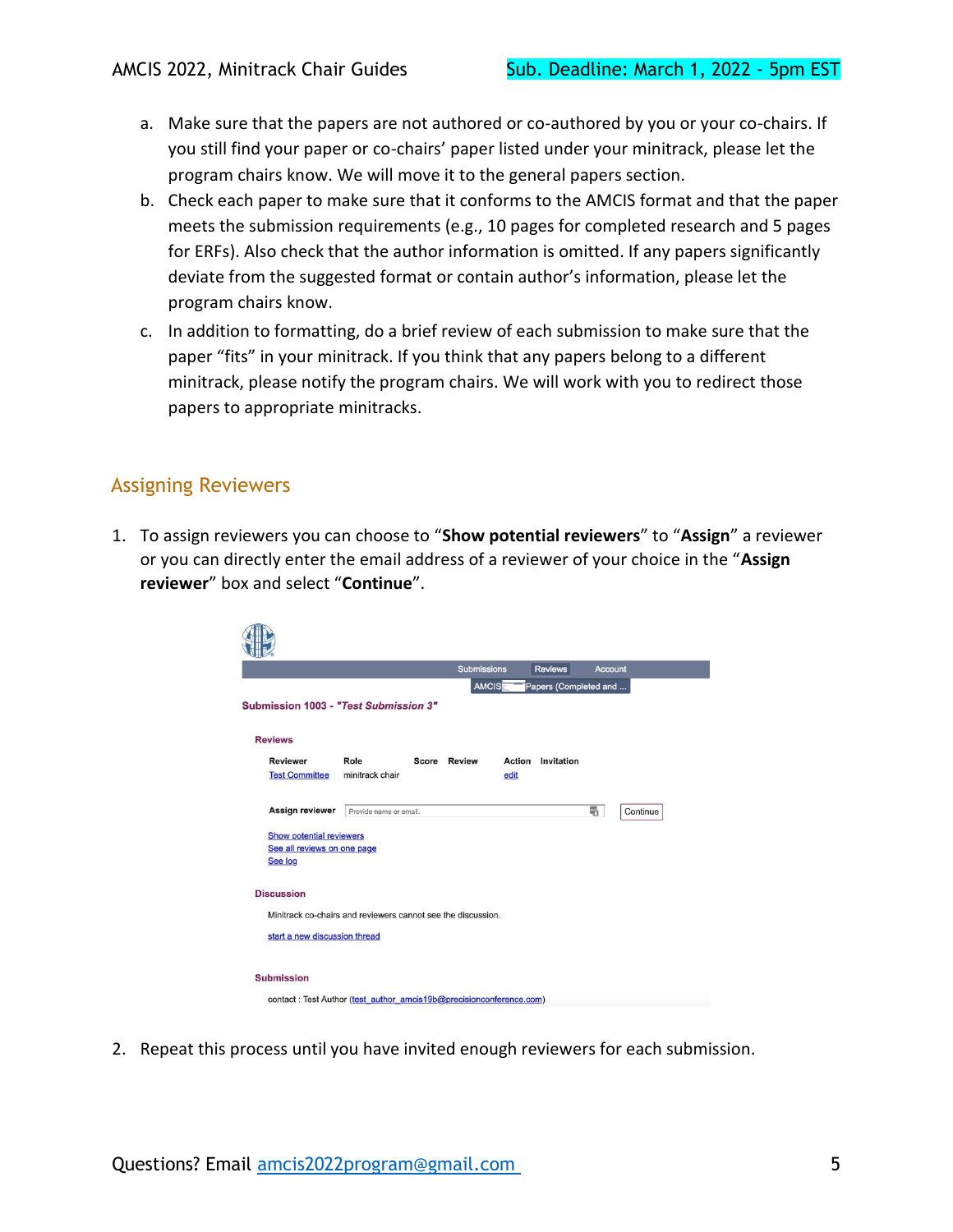## <span id="page-5-0"></span>Minitrack Chair Recommendations

- 1. To monitor reviews, see the columns to the left of each submission on the "**Reviews**" page. This location shows how many reviews have been done and how many have been assigned.
	- a. Note: The first few columns show the review assignment and completion numbers. Hovering over each heading it helps to clarify (e.g., the cmte column shows minitrack co-chair status and the status heading are your own reviews).

|                                                     | <b>Reviews</b><br>Account<br><b>Submissions</b> |
|-----------------------------------------------------|-------------------------------------------------|
|                                                     | AMCIS <sub>1</sub><br>Papers (Completed and     |
| <b>Committee Member</b>                             |                                                 |
| <b>All reviewers</b>                                |                                                 |
| <b>Send email</b>                                   |                                                 |
| <b>Email log</b>                                    |                                                 |
| <b>Email templates</b>                              |                                                 |
| Spreadsheet of my submissions                       |                                                 |
| Archive of my submissions and reviews               |                                                 |
|                                                     |                                                 |
|                                                     |                                                 |
| Submissions to Coordinate (as minitrack chair)      | Help                                            |
|                                                     |                                                 |
| Status ID Submission<br>Revs ▲ Cmte ↓               | Minitrack Mote<br><b>Actions</b><br>÷           |
| $0/0+1$<br>0/0<br>incomplete 1003 Test Submission 3 | <b>Edit review</b>                              |
| 0/1<br>0/0<br>incomplete 1001 Test Submission 1     | <b>Edit review</b>                              |
| 0/0<br>0/1<br>incomplete 1002 Test Submission 2     | <b>Edit review</b>                              |

2. Once your reviewers have submitted their reviews, you will be able to submit your minitrack chair comments, i.e. recommendations to your Track Chairs. You can choose "**review 1**" to read each reviewer's comments.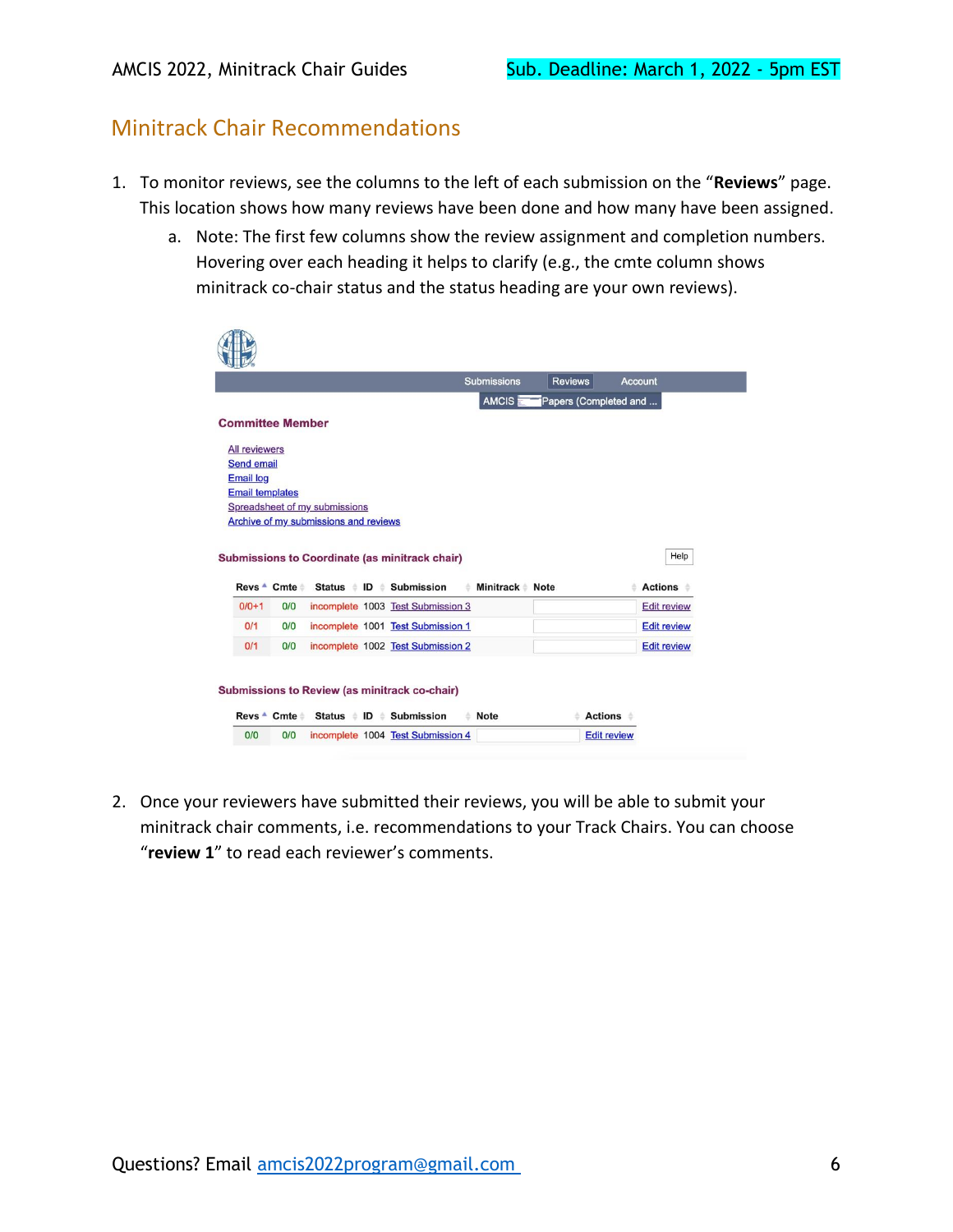|                                             |                                                              |              | <b>Submissions</b> | <b>Reviews</b>        | <b>Account</b> |
|---------------------------------------------|--------------------------------------------------------------|--------------|--------------------|-----------------------|----------------|
|                                             |                                                              |              | <b>AMCIS</b>       | Papers (Completed and |                |
| Submission 1003 - "Test Submission 3"       |                                                              |              |                    |                       |                |
|                                             |                                                              |              |                    |                       |                |
| <b>Reviews</b>                              |                                                              |              |                    |                       |                |
| <b>Reviewer</b>                             | Role                                                         | <b>Score</b> | <b>Review</b>      | <b>Action</b>         | Invitation     |
| <b>Test Committee</b>                       | minitrack chair                                              |              |                    | edit                  |                |
| <b>Alanah Mitchell</b> (Committee)          | reviewer                                                     | 48           | * review 1         | remove                | accepted       |
| Assign reviewer<br>Show potential reviewers | Provide name or email.                                       |              |                    |                       | 喝<br>Continue  |
| Mail to reviewers of this submission        |                                                              |              |                    |                       |                |
| See all reviews on one page                 |                                                              |              |                    |                       |                |
| See log                                     |                                                              |              |                    |                       |                |
|                                             |                                                              |              |                    |                       |                |
| <b>Discussion</b>                           |                                                              |              |                    |                       |                |
|                                             | Minitrack co-chairs and reviewers cannot see the discussion. |              |                    |                       |                |
| start a new discussion thread               |                                                              |              |                    |                       |                |
|                                             |                                                              |              |                    |                       |                |

3. Please submit your *recommendation* (not final decision) to the track chairs using the link that says "**Edit review**".

|                        |                         |                                                |                                               | <b>Submissions</b> | <b>Reviews</b>        | <b>Account</b>     |
|------------------------|-------------------------|------------------------------------------------|-----------------------------------------------|--------------------|-----------------------|--------------------|
|                        |                         |                                                |                                               | AMCIS              | Papers (Completed and |                    |
|                        | <b>Committee Member</b> |                                                |                                               |                    |                       |                    |
| All reviewers          |                         |                                                |                                               |                    |                       |                    |
| <b>Send email</b>      |                         |                                                |                                               |                    |                       |                    |
| <b>Email log</b>       |                         |                                                |                                               |                    |                       |                    |
| <b>Email templates</b> |                         |                                                |                                               |                    |                       |                    |
|                        |                         | Spreadsheet of my submissions                  |                                               |                    |                       |                    |
|                        |                         | Archive of my submissions and reviews          |                                               |                    |                       |                    |
|                        |                         | Submissions to Coordinate (as minitrack chair) |                                               |                    |                       | Help               |
|                        | $Revs - Cmte$           |                                                | Status ID Submission                          | Minitrack Note     |                       | <b>Actions</b>     |
| $0/0 + 1$              | O/O                     |                                                | incomplete 1003 Test Submission 3             |                    |                       | <b>Edit review</b> |
| 0/1                    | 0/0                     |                                                | incomplete 1001 Test Submission 1             |                    |                       | <b>Edit review</b> |
| 0/1                    | O/O                     |                                                | incomplete 1002 Test Submission 2             |                    |                       | <b>Edit review</b> |
|                        |                         |                                                |                                               |                    |                       |                    |
|                        |                         |                                                |                                               |                    |                       |                    |
|                        |                         |                                                | Submissions to Review (as minitrack co-chair) |                    |                       |                    |
|                        | Revs <sup>+</sup> Cmte  |                                                | Status ID Submission                          | <b>Note</b>        | <b>Actions</b>        |                    |
|                        |                         |                                                |                                               |                    |                       |                    |
| 0/0                    | O/O                     |                                                | incomplete 1004 Test Submission 4             |                    | <b>Edit review</b>    |                    |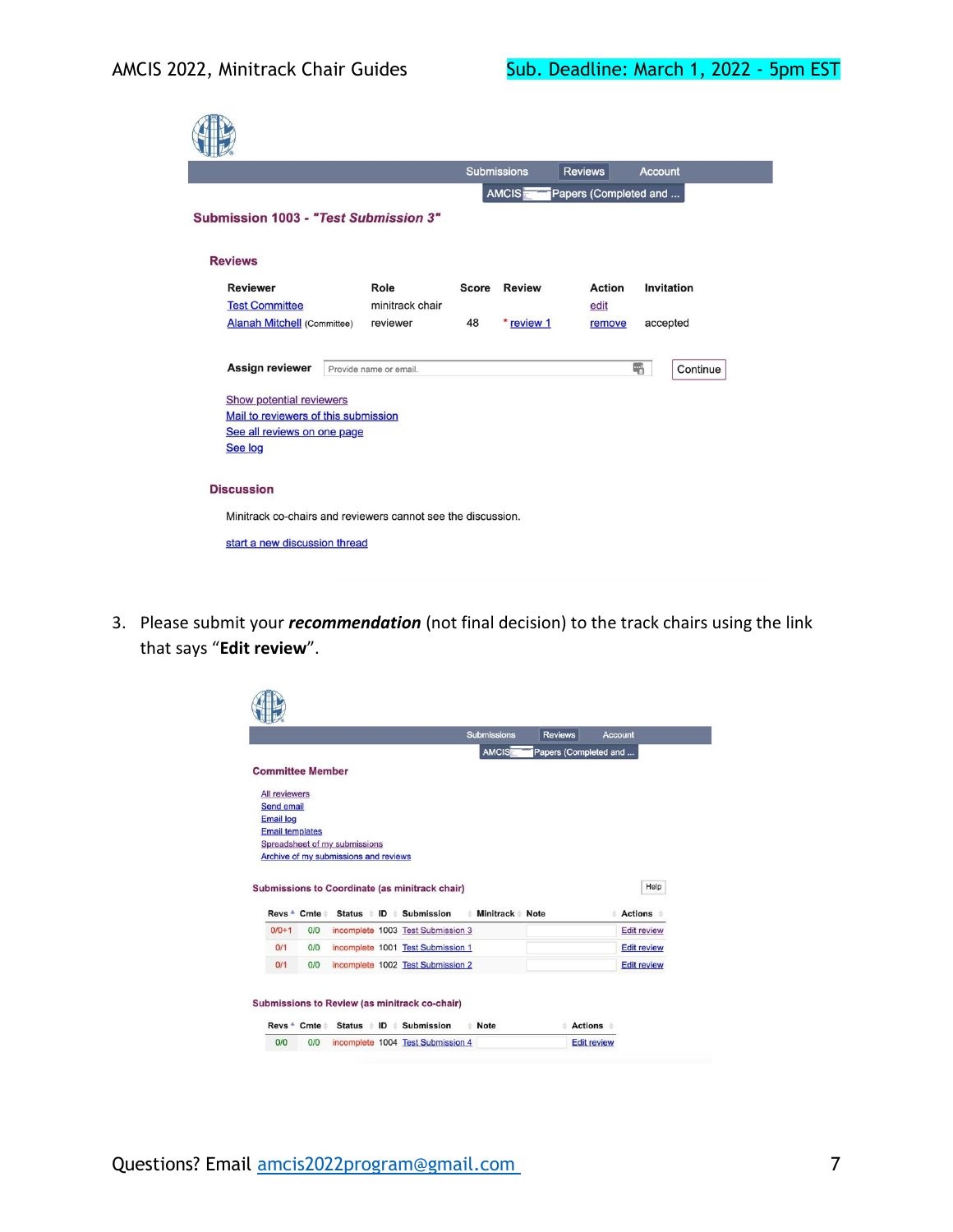a. Remember to include comments from the minitrack chair role in the section titled "**Minitrack Cochair Review (authors will see)**". Please note these comments should not indicate acceptance or rejection decisions as recommendations will be made by the track chairs with final decisions from the program chairs.

|                                             | Submissions | Reviews                     | Account |
|---------------------------------------------|-------------|-----------------------------|---------|
| Edit review of 1003 - "Test Submission 3"   |             | AMCIS Papers (Completed and |         |
| Minitrack Cochair Review (authors will see) |             |                             |         |
|                                             |             |                             |         |

Objectives clear and well described

Strongly Agree

b. You may include private comments to the AMCIS track chairs and program chairs via the "**Comments to Chairs**" field.

| <b>Comments to Chairs</b>                                               |
|-------------------------------------------------------------------------|
| Comments for the review committee that will NOT be sent to the authors: |
|                                                                         |
|                                                                         |
|                                                                         |
|                                                                         |
|                                                                         |
|                                                                         |
|                                                                         |
|                                                                         |
|                                                                         |